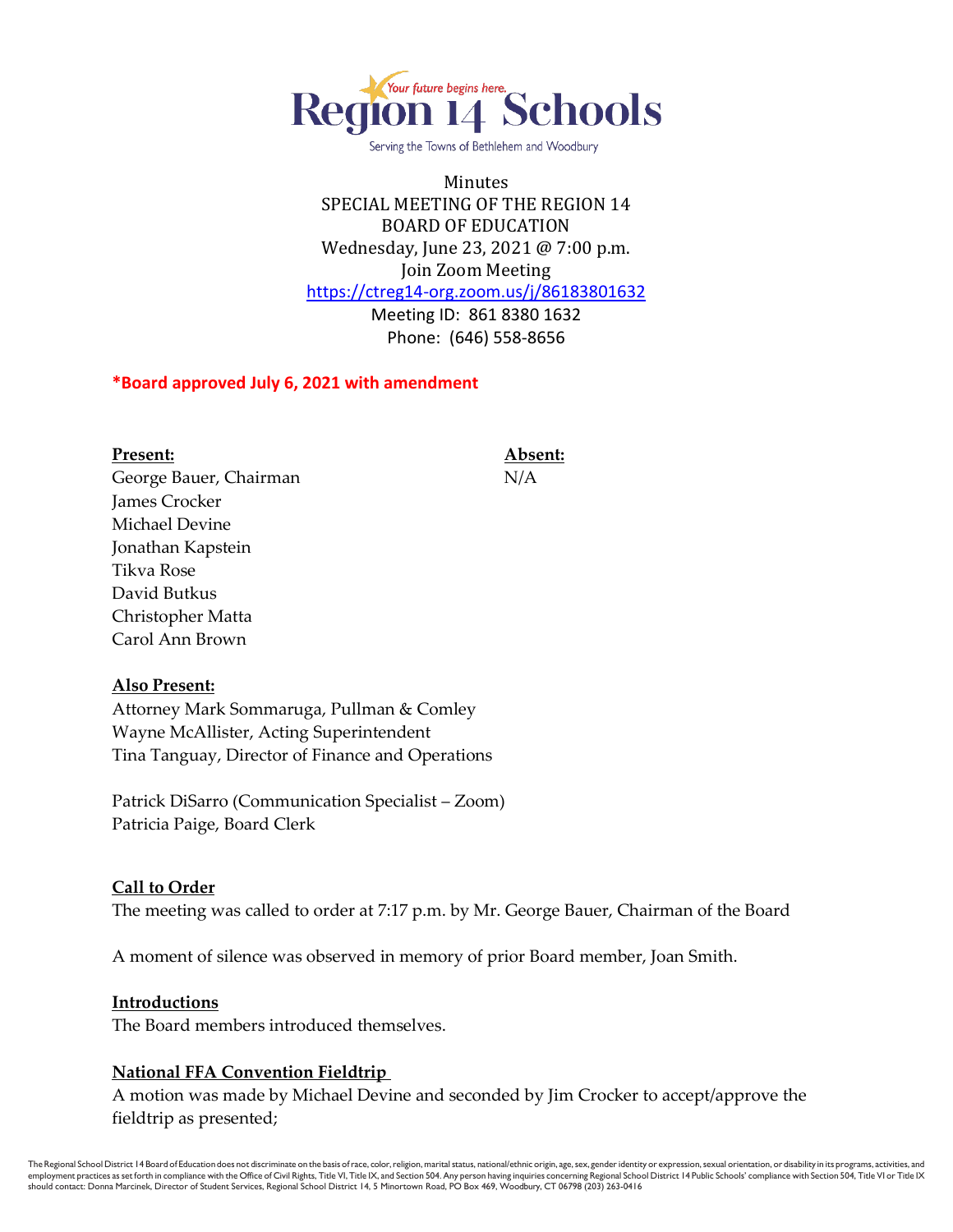## Further Discussion

Mr. Ed Belinsky, the Director of the Agriscience Program, provided further details regarding the trip. Twenty-four students have earned the privilege to participate and will depart on Monday, October 25, 2021 and return on Saturday, October 30, 2021. The convention will be held in Indianapolis, IN. Safety protocols such as masking and social distancing will be in place.

All in favor; none opposed; motion carried unanimously.

## **Bid Awards**

Connecticut Boiler Repair; Boiler repair at Mitchell Elementary School (re-tube two steam boilers); \$34,470

A motion was made by Jim Crocker and seconded by Michael Devine to accept/approve the bid as presented; all in favor; none opposed; motion carried unanimously.

Heritage Systems Inc; Asphalt Shingle Roof Replacement on the 1992 addition at Bethlehem Elementary School; \$75,900

A motion was made by Jim Crocker and seconded by Chris Matta to accept/approve the bid as presented; all in favor; none opposed; motion carried unanimously.

# **Executive Session**

A motion was made by Jonathan Kapstein and seconded by Jim Crocker to enter into Executive Session for discussion and possible action on written attorney client privileged communication concerning 1) investigation of Superintendent's performance and the vaccine program, and 2) Superintendent's employment/contracts and for the discussion and possible action on employment/contracts of Superintendent of Schools; all in favor; none opposed; motion carried unanimously. The Board invited Attorney Mark Sommaruga and entered into executive session at 7:33 p.m.

# **Public Session**

The Board returned to Public Session at 9:19 p.m.

### **Motions**

A motion was made by Jim \***Crocker** and seconded by Chris Matta to hereby rescind as void, invalid, and illegal the contract of employment between Regional School District #14 and Dr. Joseph Olzacki that was to be in effect July 1, 2021 through June 30, 2024; all in favor; none opposed; motion carried unanimously.

A motion was made by David Butkus and seconded by Chris Matta to hereby move pursuant to